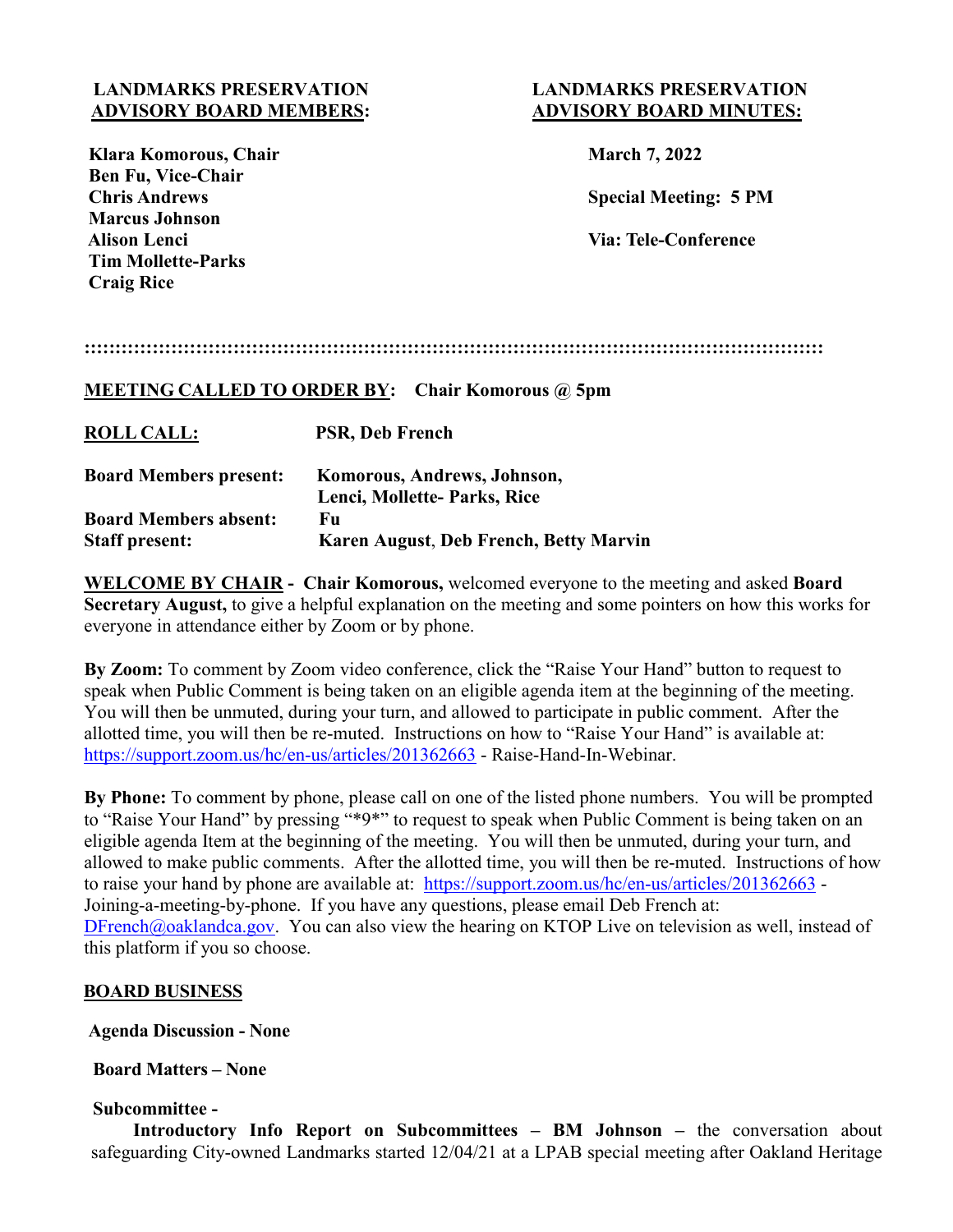#### **Landmarks Preservation Advisory Board, March 7, 2022 2**

Alliance (OHA) spoke about the fire at Cryer's Boat Works and historic buildings at risk. This conversation continued under 'Board Matters' during the 01/11/21 LPAB meeting. A sub-committee was formalized by the LPAB\, during the 09/13/21 meeting by a vote of 6-0. At the January meeting I reported that I had conducted several site visits, including the Montclair Fire House  $\omega$  6226 Moraga Ave. in the Montclair Park area. It was at risk from under and overgrowth. I reviewed the City of Oakland's, Oak 311 data and, Code Enforcement Complaints for the 300ft area surrounding the Fire House, to evaluate any contributing risks. I reached out to the City of Oakland's Real Estate Asset Management Division (REAMD) and their Wildfire District for site information and to express my concerns. The Fire House is in the Oakland Wildfire District and CAL has it designated in an area that's a 'very high fire hazard severity zone'. I discussed with REAMD to strategize what the next steps should be. I reported issues to Oak 311, I contacted the Wild Fire District Inspection Dept. and within a short time, an inspection and a clean-up was performed by City departments. It happened so quickly, it threw me off, I was expecting some hard work, putting in some hours to get people motivated but I was totally inspired by it.

Regarding the follow-up steps, we can ask the REAMD for a presentation that will include any ongoing preservation activity or future plans for the Montclair Fire House including a possible second notice for a development opportunity. They issued one in March of 2018 but it didn't pan out, and no one had been at the site since the open house in response to that development opportunity. It validated to me, that we need to focus on the preservation of our City-owned Landmarks. As we proceed, I plan on presentating on each one of the sites that we visit, what we found, what the outcomes are and, the next steps. I also have a written document I can share with the Board (to be included with the minutes of this meeting), that has everything I stated, as well as the resources and references that I've found very helpful.

 **Chair Komorous –** I think it would be useful to have the written information because there was a lot of detail with our meeting minutes. I visited the  $16<sup>th</sup>$  Street Train Station on a site visit with the owner, Secretary August, and Betty Marvin, that BM Johnson had kindly set up. I gave a presentation to the LPAB but no follow-up. It's not City-owned property but it is of great concern. The emphasis should be, as BM Johnson said, on the City owned Landmarks and then, the Board can make a difference. **BM Johnson** – I did a follow-up on the 16<sup>th</sup> Street Train Station because I saw that the site as being at risk because of the homeless encampment. There were fires occurring routinely and, fortunately they were external and minimized. They also abated the weeds and debris around the property that could also contribute to the fires. I've also visited Landmark houses and folks are taking care of their houses seriously with nice colors and highlights. This sub-committee started with City-owned Landmarks but we may want to start branching out, especially to properties that fall under the Mills Act and have come to us wanting some assistance or tax breaks, and follow up to see if they need support or encouragement to stay on track. I enjoyed this exercise and learning so much about the different properties.

**Chair Komorous –** on behalf of the Board, thank you so much for your hard work taking this on. It' time consuming and takes perseverance and work and, we appreciate your effort.

**BM Andrews –** I want to move, that we do try and get a presentation from the REAMD. A presentation from them several years ago was super helpful. I also visited the Fire House in 2017-18 and, I remember the development RFP that went out. I went by the Fire House about 6 months ago and saw nothing has happened there. I do think the property could profit with some development there.

 **Chair Komorous –** asked Secretary August, what can the Board do to get a presentation from the REAMD. **Secretary August –** will confirm the protocol, and report back.

 **Reports - None** 

 **Secretary Reports – None**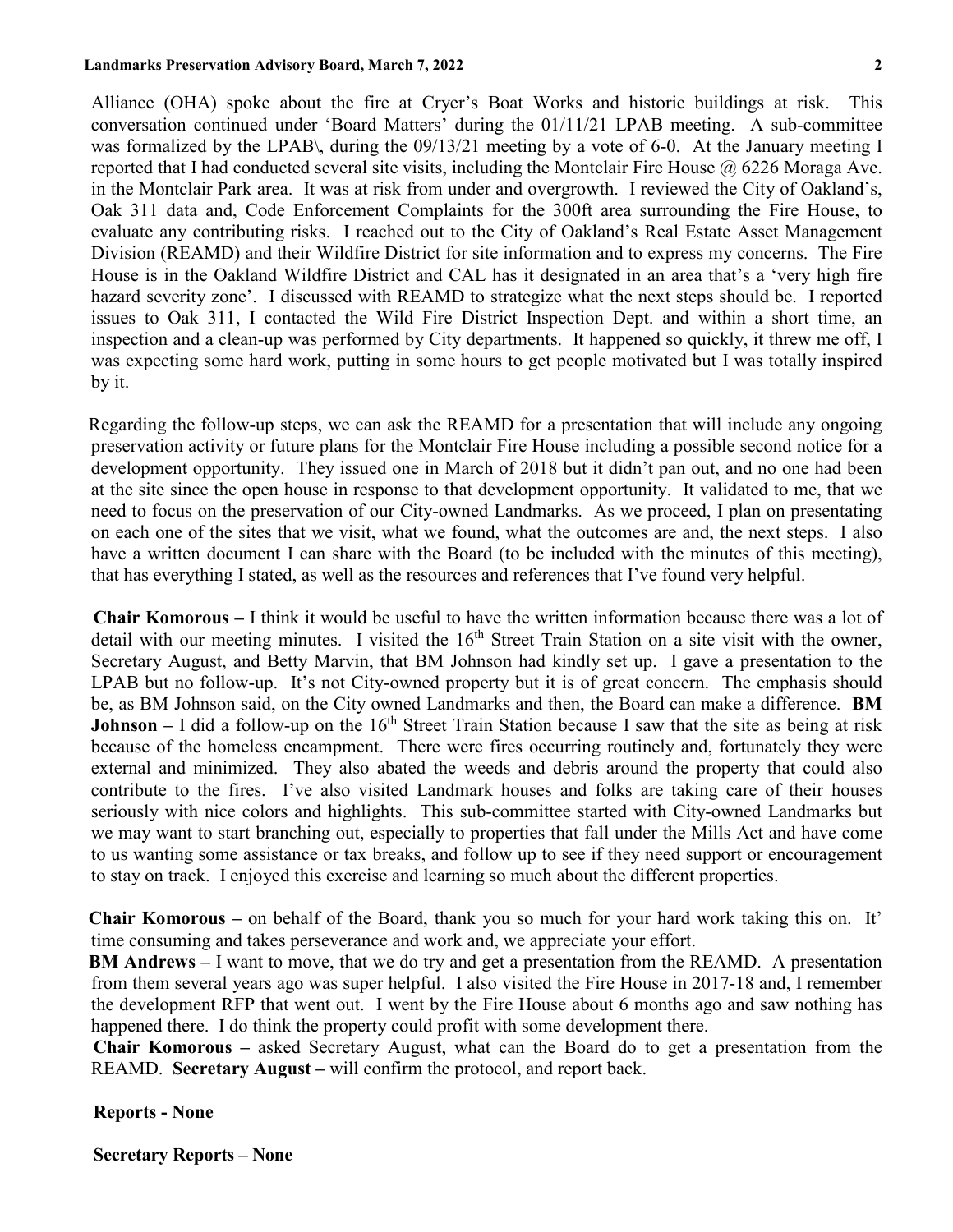### **OPEN FORUM**

At this time, members of the public may speak on any item of interest within the Board's jurisdiction. At the discretion of the Chair, speakers are generally limited to three minutes or less.

**Naomi Schiff, Oakland Heritage Alliance (OHA) –** on behalf of OHA, thank you for following up on these investigations of City-owned historic buildings. As you know, we've been involved with Moss House and they are planning another clean-up on April 23 in association with Earth Day. We are trying to find out and work with Public Works, to put in either a replacement or temporary door. The front door of Moss House was attacked by a man with a saw and large chunks of the original door (virgin wood) were removed. It's not just Landmark buildings, the Junior Center for Arts and Science (on Lake Merritt) burnt for the third time about a week ago and,two rounds of windows at Camron-Stanford House were smashed, replaced and broken again. All of this adds up to a generic problem with City-owned historic properties. It might be helpful to have you and other City-wide focused bodies, talk to the City about this. There is a commonality here in which City assets are disappearing. Maybe put together an effort with the Parks and Recreation Youth Development Advisory Board because, many of these buildings are within a park and you can link this issue across the City. It's a security and deferred maintenance issue. These are very valuable properties that we shouldn't allow to just fall down.

**Chair Komorous –** suggested that this item come back before the Board for further discussion. **BM Andrews –** not only should we ask the City's Real Estate Dept. to make a presentation to us but, given that many of these properties are within parks, we also need to hear from someone in Parks & Rec about these buildings. It would be helpful if both departments could speak o us at the same meeting. They might find an overlap in which they can work with each other and, we can be part of that dialogue.

## **CONSENT CALENDAR**

The Board will take a single roll call vote on the item listed below in this section. The vote will be on approval of the staff report and recommendation in each case. Members of the Board may request that any item on the Consent Calendar be singled out for separate discussion and vote.

**Chair Komorous –** we need to vote to approve Item #1, where the Board continues to conduct our Board meetings on-line rather than in person.

**Deputy City Attorney Michael Branson –** it would be good practice to provide an opportunity for the public to comment on a Consent Calendar item as well and then close the item.

**Public Comments – French –** no public comments

**Board Comments – BM Rice –** what is the outlook, are we prohibited from meeting in person, is there a timeline set? **Secretary August –** there is no update, we're still following the State and City administrative orders for this protocol. As soon as there is an update, the Board will be notified.

**Chair Komorous –** can we have a motion to approve the Consent Calendar Item #1.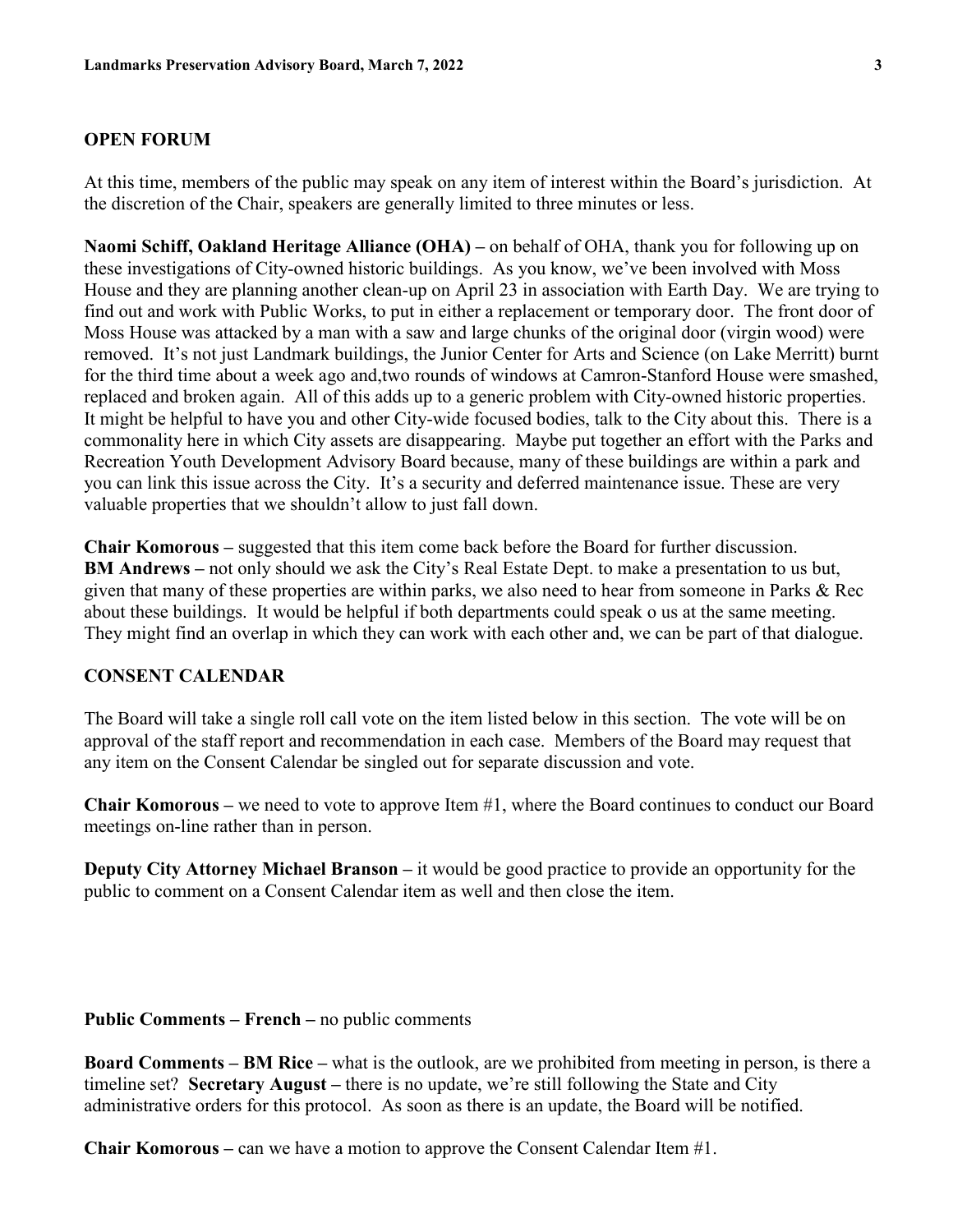# **BM Andrews –** moved approval. **BM Rice –** seconded.

**PSR French -** did a verbal vote – 6 ayes, 1 absentee. **Secretary August –** motion passes.

| Location:<br>#1                   | Citywide                                                                                                                                                                                                                                                                                             |
|-----------------------------------|------------------------------------------------------------------------------------------------------------------------------------------------------------------------------------------------------------------------------------------------------------------------------------------------------|
| <b>Accessor's Parcel Number:</b>  | N/A                                                                                                                                                                                                                                                                                                  |
| <b>Proposal:</b>                  | Renew The Adoption of a Resolution Determining that Conducting In-Person<br>Meetings of the Landmarks Preservation Advisory Board And Its Committees<br>Would Present Imminent Risks to Attendees' Health, And Electing to<br>Continue Conducting Meetings Using Teleconferencing In Accordance With |
|                                   | Landmarks Preservation Advisory Board Resolution, dated October 11, 2021,<br>and renewed at every Landmarks Preservation Advisory Board meeting<br>thereafter, to Allow Continuation of Landmarks Preservation Advisory Board<br>Meetings.                                                           |
| Applicant:                        | Karen August, Secretary to the Landmarks Preservation Advisory Board                                                                                                                                                                                                                                 |
| <b>Phone Number:</b>              | 510-238-6935                                                                                                                                                                                                                                                                                         |
| Owner:                            | NA                                                                                                                                                                                                                                                                                                   |
| <b>Case File Number:</b>          | NA                                                                                                                                                                                                                                                                                                   |
| <b>Planning Permits Required:</b> | Renew the adoption of Resolution Pursuant to AB-361                                                                                                                                                                                                                                                  |
| <b>General Plan:</b>              | <b>NA</b>                                                                                                                                                                                                                                                                                            |
| Zoning:                           | NA                                                                                                                                                                                                                                                                                                   |
| Environmental                     | Exempt pursuant to California Environmental Quality Act (CEQA)                                                                                                                                                                                                                                       |
| <b>Determination:</b>             | Guidelines Section 15061(b)(3) (Common Sense Exemption).                                                                                                                                                                                                                                             |
| <b>Historic Status:</b>           | NA                                                                                                                                                                                                                                                                                                   |
| <b>City Council District:</b>     | <b>NA</b>                                                                                                                                                                                                                                                                                            |
| <b>Status:</b>                    | NA                                                                                                                                                                                                                                                                                                   |
| <b>Staff Recommendation:</b>      | Consider renewing the adoption of Resolution, most recently renewed at the<br>February 7, 2022 Landmark Board meeting.                                                                                                                                                                               |
| <b>Finality of Decision:</b>      | Decision Final.                                                                                                                                                                                                                                                                                      |
| For further information:          | Contact case planner Karen August at 510-238-6935 or by e-mail at<br>kaugust@oaklandca.gov                                                                                                                                                                                                           |

# **INFORMATIONAL PRESENTATIONS**

| <b>Location:</b> Citywide |                                                                                                                                               |
|---------------------------|-----------------------------------------------------------------------------------------------------------------------------------------------|
|                           | <b>Proposal:</b> The City of Oakland is updating the Housing Element as part of a<br>comprehensive General Plan Update process in two phases. |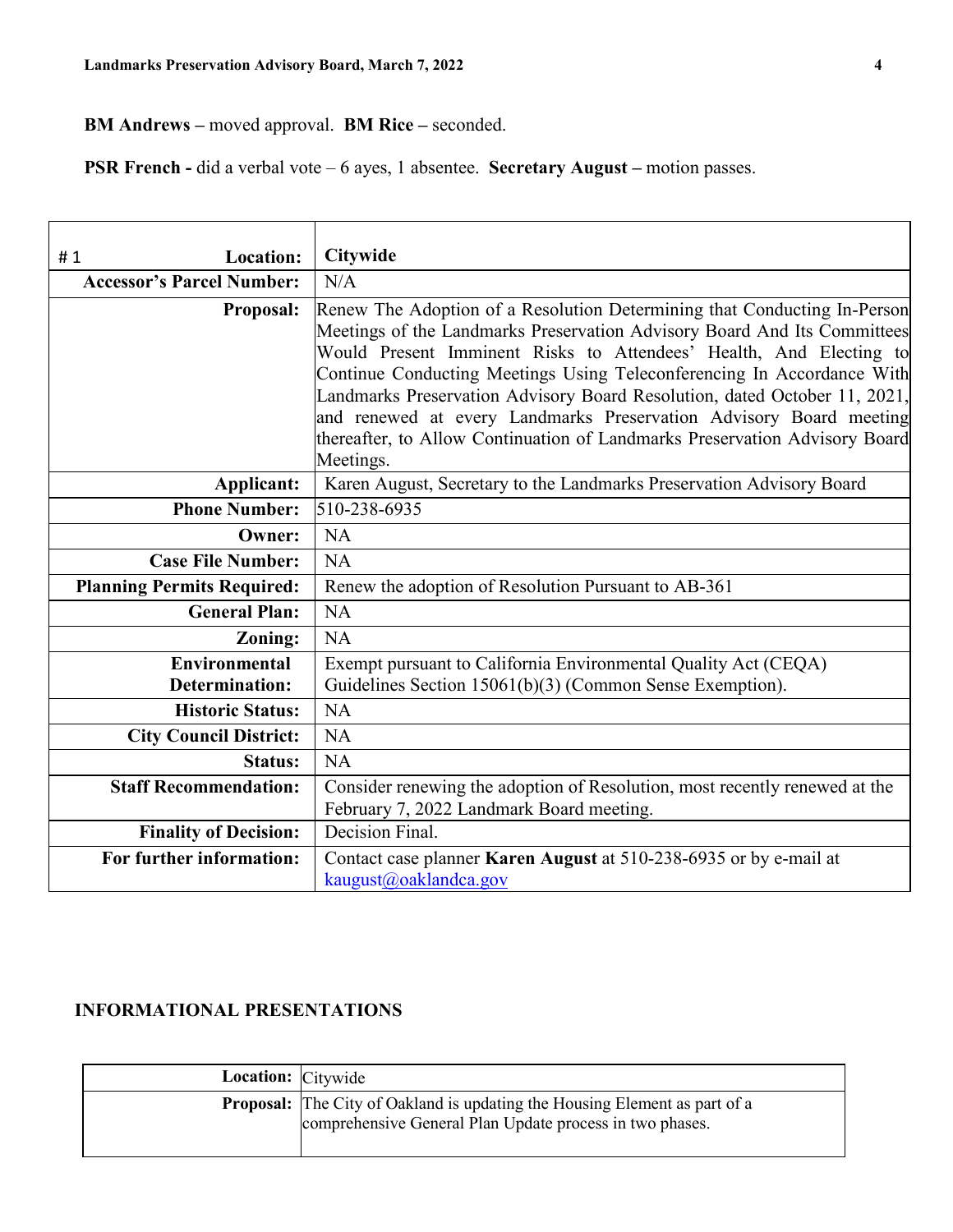|                                       | Phase I includes the update of the Housing and Safety Elements of the General                                                                                                                                                                                                                                                                                                                                                                                                                                    |
|---------------------------------------|------------------------------------------------------------------------------------------------------------------------------------------------------------------------------------------------------------------------------------------------------------------------------------------------------------------------------------------------------------------------------------------------------------------------------------------------------------------------------------------------------------------|
|                                       | Plan; creation of the City's first Environmental Justice Element; associated<br>amendments to other Elements of the General Plan, along with Zoning Code<br>and map updates; Racial Equity Impact Analysis, California Environmental<br>Quality Act (CEQA) review; and an Industrial Land Use Study. Phase I is<br>anticipated to be completed by early 2023.                                                                                                                                                    |
|                                       | Phase II includes the update of the Land Use and Transportation Element<br>(LUTE); Open Space, Conservation, and Recreation Element (OSCAR); Noise<br>Element; and the development of a new Infrastructure and Facilities Element.<br>Phase II work also includes zoning updates and CEQA review. The Phase I<br>process will help inform the components of Phase II. Phase II is anticipated to<br>be completed by mid-2025.                                                                                    |
|                                       | Both phases will include a comprehensive, equity-driven public engagement<br>process in collaboration with community-based groups and outreach<br>organizations.                                                                                                                                                                                                                                                                                                                                                 |
|                                       | Staff and the consultant team will provide an overview of the City's overall<br>General Plan update. In addition, because the 2023-2031 Housing Element has<br>early State deadlines associated with it, the Consultant will present the<br>progress and accomplishments made by the City to implement policies<br>adopted in the City's 2015-2023 Housing Element, housing needs, assessment<br>of fair housing, and a preliminary proposal of housing sites for the 2023-2031<br>Housing Element for feedback. |
|                                       | Applicant: City of Oakland                                                                                                                                                                                                                                                                                                                                                                                                                                                                                       |
|                                       | Case File Numbers: GP21002; GP21002-ER01                                                                                                                                                                                                                                                                                                                                                                                                                                                                         |
| General Plan: Citywide                |                                                                                                                                                                                                                                                                                                                                                                                                                                                                                                                  |
| Zoning:                               | Citywide                                                                                                                                                                                                                                                                                                                                                                                                                                                                                                         |
| Determination: Update.                | Environmental An Environmental Impact Report will be prepared as part of the General Plan                                                                                                                                                                                                                                                                                                                                                                                                                        |
| City Council District:  All districts |                                                                                                                                                                                                                                                                                                                                                                                                                                                                                                                  |
|                                       | Status: Ongoing                                                                                                                                                                                                                                                                                                                                                                                                                                                                                                  |
|                                       | Staff Recommendation: Receive public comments, discuss, and provide feedback to staff on: 1)<br>additional housing site locations and 2) policies and programs to explore based<br>on initial background information.                                                                                                                                                                                                                                                                                            |
| <b>Finality of Decision N/A</b>       |                                                                                                                                                                                                                                                                                                                                                                                                                                                                                                                  |
| <b>For Further Information:</b>       | Contact Project Manager Lakshmi Rajagopalan at 510-238-6751 or                                                                                                                                                                                                                                                                                                                                                                                                                                                   |
|                                       | Irajagopalan@oaklandca.gov<br>Project Email Address: generalplan@oaklandca.gov<br>Project Website: https://www.oaklandca.gov/topics/general-plan-update                                                                                                                                                                                                                                                                                                                                                          |

**Lakshmi Rajagopalan, Strategic Planning, General Plan Update Project Manager –** gave a PowerPoint presentation with charts, maps and graphics on Oakland's General Plan and Housing Element update. The goal for this presentation, is to provide an overview of the project timeline and phases, the community engagement approach and the efforts so far. We will also provide an overview of the housing element requirements, our initial findings and where we are in the sites inventory process. We will open it up for discussion, after the presentation, and we want your feedback on the policies, programs and housing sites for the 2023-31 Housing Element update. Many of the elements in the current General Plan were last updated in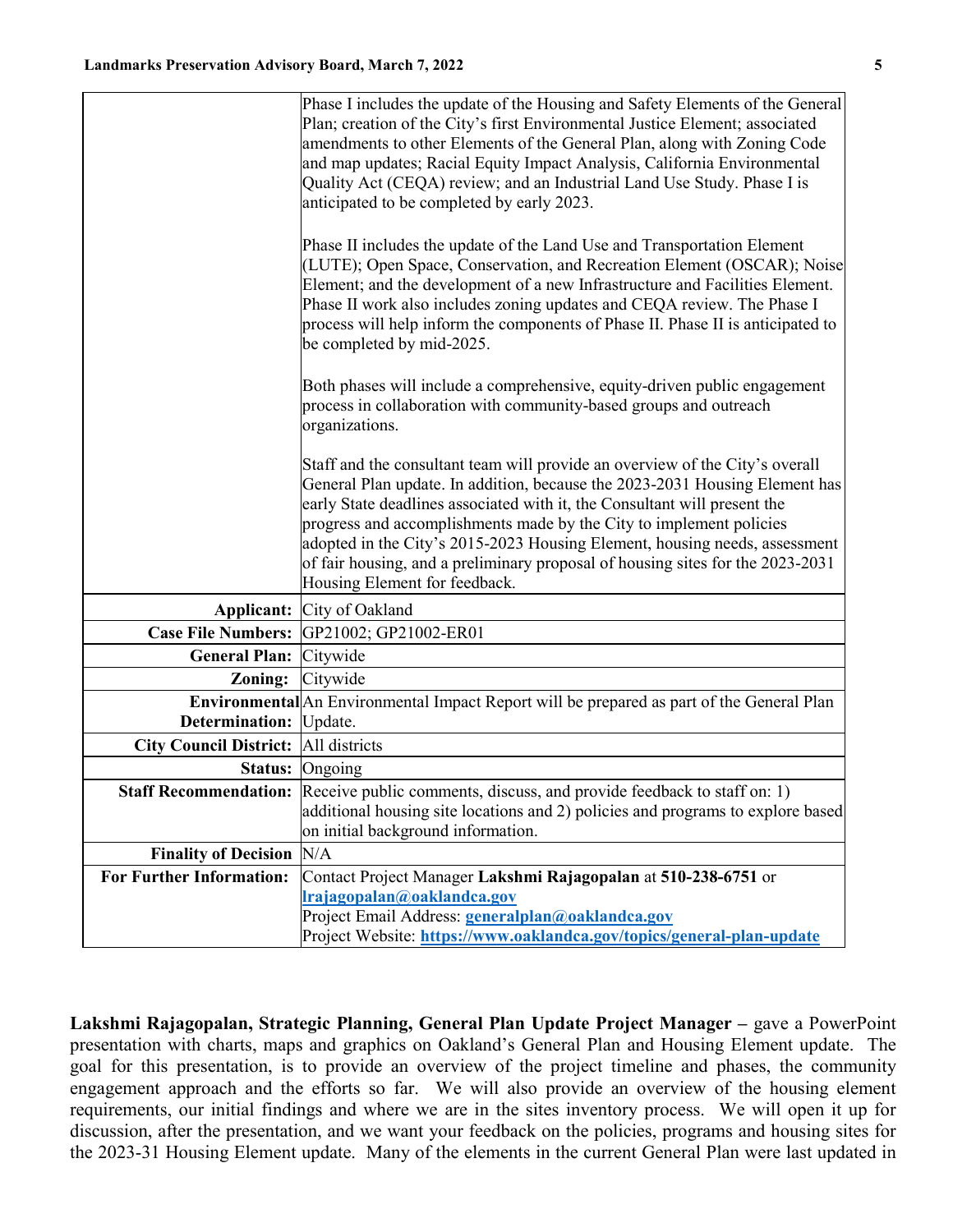#### **Landmarks Preservation Advisory Board, March 7, 2022 6**

the 90's. The General Plan is the guiding document for the City, it provides a consistent direction for future development and, is an opportunity to engage our community in the planning and decision making process. Most of the elements that were developed in the 90's, did not recognize or address Oakland's history of inequality, structural racism and, discriminatory practices. With this update, the City will have the opportunity to advance its commitment to create a 'fair and just' City and undo past harms and inequity through more robust and equitable goals, policies and implementation measures.

The General Plan update is occurring in two phases. The first phase will update the housing and safety element, create the City's first-ever Environmental Justice (EJ) element and adopt an Industrial Lands Policy. The draft, public review and adoption of the EJ, Housing and Safety elements will take place Fall 2022 through Winter 2023. The second phase will update the Land Use and Transportation Element (LUTE), the Open Space Conservation and Recreation (OSCAR), Noise, and a new Infrastructure and Facilities Element. We will adopt the second phase elements in Winter 2025. The Housing Element update schedule is structured around State mandates for when the elements need to be adopted, review for the public, and for the State itself to review the draft. A draft of the Element will be available for public comment the first week of May 2022. There will be several types of community engagements throughout the year including, town hall meetings, neighborhood workshops and an online survey to be released in the spring, in which the Housing Element will be available again for public review in October 2022.

**Audrey Lieberworth, planner –** continued the presentation with an overview of the Housing Element, a blueprint to meet the housing needs of all Oaklanders, and discussed some initial findings. The HE must be adopted on a State mandated schedule by Jan. 2023. The updated HE, which covers the next eight-year period, from 2023 to 2031. The total number of units the City must plan for is called, the Reginal Housing Needs Allocation (RHNA). The RHNA determines the total number of new units Oakland needs to build, to meet the housing needs of all people at all income levels. There are three major parts to a housing element; background analysis (making sure all Oaklanders have fair housing choices), sites inventory (identifying location sites) and the action plan which outlines the goals, programs and actions the City commits to pursuing community housing needs. As with the General Plan process, the Housing Element will have a period of focused engagement including housing activities, workshops and other input opportunities on sites.

The evaluation of the current HE helps inform which goals, policies and actions have furthered the City's goals to address housing needs. Some goals and policies require revision/fine tuning and some are not working. To complete this evaluation, the City assesses the appropriateness, the effectiveness, and the progress of each action. The State also requires an assessment of the cumulative impact of the HE on special needs groups including homelessness, low-income households, disabilities and the elderly. So far, the City has been effective in implementing special needs, fair housing and affordable housing development actions. There is also a need to consolidate the existing 131 actions and a need for new or revised programs related to housing needs and constraints.

**Lakshmi Rajagopalan –** continued with one of the major new components in the HE, the mandate to Affirmatively Further Fair Housing (AFFH), which means: "taking meaningful actions, in addition to combating discrimination, that overcome patterns of segregation and foster inclusive communities free from barriers that restrict access to opportunity". To meet this mandate, the HE must provide an assessment of fair housing that informs site selection and housing policy. The AFFH analysis must cover the following; fair housing enforcement and capacity; segregation and integration, racially and ethnically concentrated areas of poverty and affluence; disparities in access to opportunity; and disproportionate housing needs and displacement risk. In closing, Lakshmi asked the Board for their input on the following components in the HE: the policies, programs and housing sites. Please note: you can see the full presentation on our website  $\omega$ : [www.oaklandca.gov/topics/general-plan-update.](http://www.oaklandca.gov/topics/general-plan-update)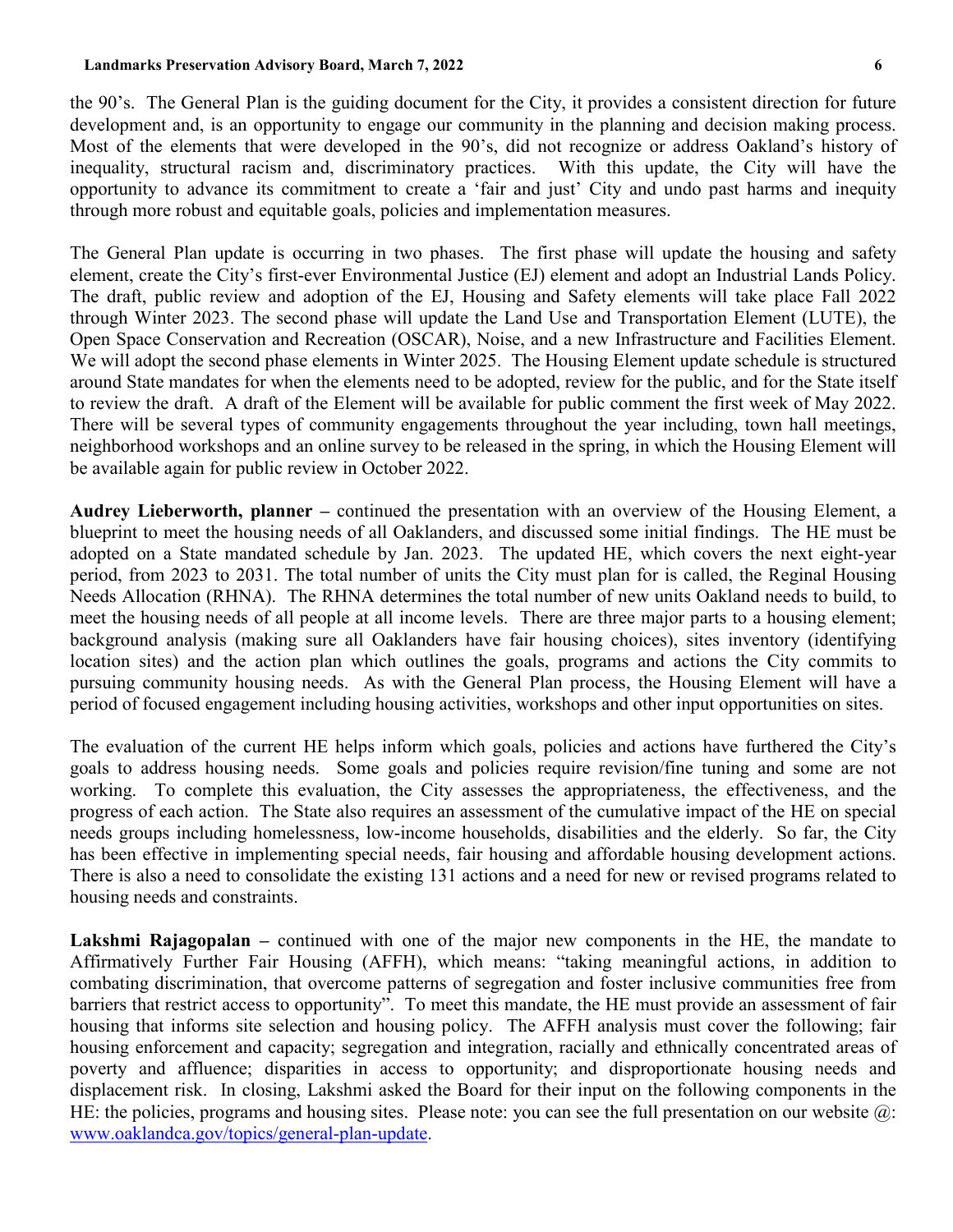**BOARD COMMENTS/QUESTIONS – Chair Komorous –** I was not aware of this list of questions for the Board, they were not on the Agenda. My understanding was, you were requesting input and there was no action item on the Agenda. For us to digest this information that you've given us, I suggest we come back and have this as an Agenda item on another meeting, to allow the Board to have meaningful input on your questions. **Lakshmi –** the staff report was submitted with this packet, that identified some questions for the sites and policies and, what kind should be considered. There will be no action taken, just your feedback so we can get your input and have that information as we process developing the draft HE.

**BM Andrews –** we are the LPAB and mostly concerned with historic buildings and neighborhoods in Oakland. What would be helpful to us, is some indication from City staff of ways that the LPAB might be able to interact with this enormous and on-going issue with housing. How can we as the LPAB make substantive constructive comments about the HE as it relates to preservation of landmark and historic properties in neighborhoods, and is the City working with property owners, not just developers, who want to develop their properties and facilitating that. Also, what about us being characterized as actually standing in the way of affordable housing because we insist on the Preservation Element which is an important part of the City's charter.

**Laura Kaminski, Strategic Planning Mgr.** – not only are we looking at big opportunity sites but also "missing middle" housing. By potentially allowing for duplexes, triplexes or quadplexes in neighborhoods that might have historic buildings and historic districts, in what way can we do that and what kind of relations can we have, that can help maintain the historic buildings but also allow for more density on those sites? Whether that's building within the existing building itself, allowing more than one unit or adding another building in the back but still preserving the building in the front and maintaining the historic character of the neighborhood. Those types of input would be helpful. Regarding what the City can do to help, there are some programs that can help with getting people loans for rehab on their existing housing, but the City has limited resources. When we're talking about asking for types of policies that the City could be looking at to help, this is an example, a policy that might help people who might not normally have resources. There is also assistance from the City in return for some of the units being designated as affordable. **BM Andrews –** often the time frame to get permits and City approvals works against affordable housing and we're often, as a Board, accused of contributing to that by asking people to pay attention to the preservation element. I want something in the report that balances that part of our charter, to address the Preservation Element but address how it often seems to work against the developer getting permits in a timely way.

**Kaminski –** Something else the City is working on that could be put into policy as part of the HE, is creating an objective design standard. We're in the process and have a Request for Proposals to hire a consultant to work on the objective design standard that could be used for areas that have historic buildings and a historic context, by streamlining a way to approvals and still making sure the design of the new building fit into the historic context of the area.

**PUBLIC COMMENTS/QUESTIONS** – **Naomi Schiff, OHA –** we are primarily concerned with historic areas and neighborhoods and there are some things in the existing HE that could be retained or strengthened, particularly Policy 1.6, adaptive reuse and live/work conversions, and Policy 4.3, housing preservation and rehabilitation. It would be great to strengthen these items and the actions that come after them. Policy 5.4, preservation of single room occupancy (SRO) hotels, I don't know how many of them are left that are at risk, but it is critical - for example, the Lake Merritt Lodge (previously the Blue Triangle Club) should be used permanently as affordable housing.

We would like to suggest to include the following strategies in the new HE: pro-actively apply the California Historical Building Code as appropriate to conversion projects; avoid up-zoning, particularly height limit increases in API and ASI areas; implement the attached Historic Preservation Element (HPE) actions which are from the old HPE, which is not being updated but also has not been fully implemented. It would be great to implement these actions, 3.7.1 thru 3.7.4, which encourage moving buildings, which can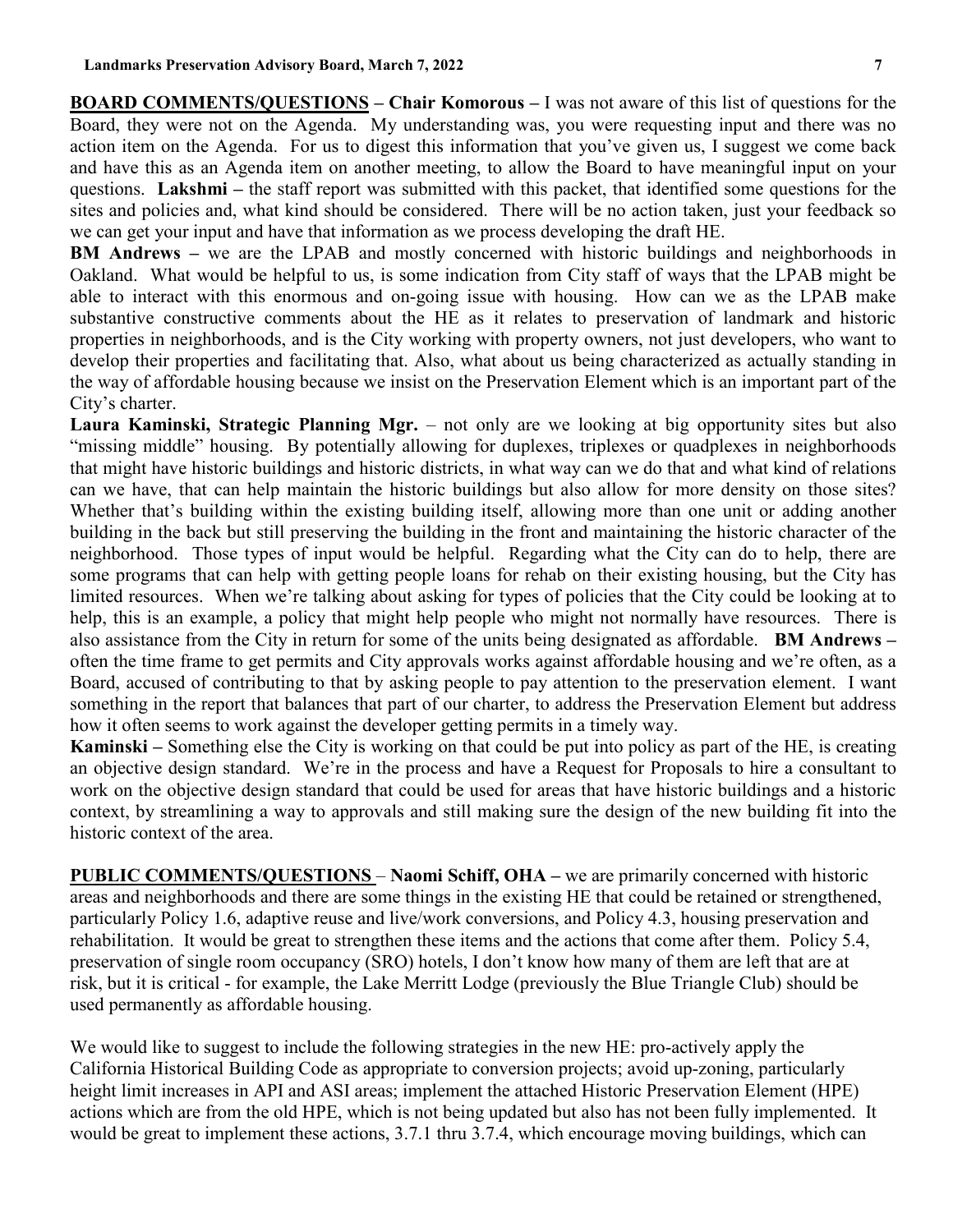be on the same lot to facilitate putting additional structures behind them or to other lots that are less good for assembly of large properties, for example.

I will also share an interesting article about the relationship of historic preservation to a development. A great deal of our rental housing is in older structures and, in Oakland, historic preservation is a way to preserve affordable housing owned by private owners. Supporting those owners in keeping those buildings up and making it possible for them to make a profit is critical in moving forward with this HE, because we are not going to be able to house everyone in brand new buildings.

**Daniel Levy, OHA –** supports Ms. Schiff's comments for OHA. Supporting existing owners of historic structures is a very important part of this element. I've lived in the Eastlake area and I've seen structures falling apart, one at E.  $19^{th}$  St. and  $11^{th}$  Ave., an old 1880's building that could have been used for housing and now is an empty lot. If the City could support owners of historic structures, to keep their buildings in use, expand them in sensitive ways and house more people, that would be great. Also, there has been a lot of destruction of historic neighborhoods by road widening in Oakland over the past several years, (W. Grand Ave., 980 Freeway, etc.). I wonder if we can prioritize some of those areas to provide new housing, heal some of our neighborhoods and respect them in their historic way.

**BOARD COMMENTS/QUESTIONS – Chair Komorous –**asked again, if the Board can continue this item, there's a lot here and we need more time with this. **BM Johnson –** supports Chair Komorous in asking to bring this item back. This is an enormous amount of information given to us. We should have the opportunity to read, digest and make some sensible recommendations. One thing that didn't stand out, was the API and ASI districts, that is important to us.

**Chair Komorous –** asked Secretary August, if this would be the right time to go over the issue of continuing, or should we have more Board comments. I think it will affect us now if we try to cram in everything we're thinking. **BM Andrews –** can we hear the comments in general and then someone can make a motion to continue. **Secretary August –** there are deadlines for the general plan update. I agree with BM Andrews, that it would be helpful to hear the comments from the Board and then discuss the best way forward, for the Board's insight, advise and questions to be heard and incorporated as early as possible, based on what staff noted about the firm deadlines.

**Chair Komorous –**I'm not saying we will not have comments today. The reason I'm bringing up the continuance is because, I think that knowing that we have another opportunity to speak to this, would change what we tried to say today. We will have Board comments but I would like a commitment to the return of this subject. **Secretary August –** can we hear the firm deadlines from staff so we have that as context? **Lakshmi –** the HE must be submitted to the State for review by June 2022 which means, it must be available for public review by May. That is why we came early for this process to get your timely feedback. There are a couple of ways we can go about that; we can take you initial comments and then once the public draft of the HE is out, we can come back again, maybe in April, to seek your feedback as well.

**Deputy City Attorney Michael Branson –** The general plan is going to be iterative, it's going to be going on over a multi-year process but the State has very specific deadlines for different regions of the State for submitting a HE. For the Bay Area, 1/30/23 is the deadline for having a HE submitted to the State so that's the deadline that Planning is working around. It's a very tough, tight deadline but the idea is, that there will be a HE that's available publicly well before that, we can get public comment on that then, we can get comments from the State and a subsequent draft can be provided. There's multiple opportunities, but in terms of getting comments from this Board in that very first draft, this is an important opportunity.

**BM Andrews –** I do agree and support a motion, that we need to continue this item. I appreciate Ms. Schiff's input on how we can look at preservation interacting with the HE. That's helpful to us because